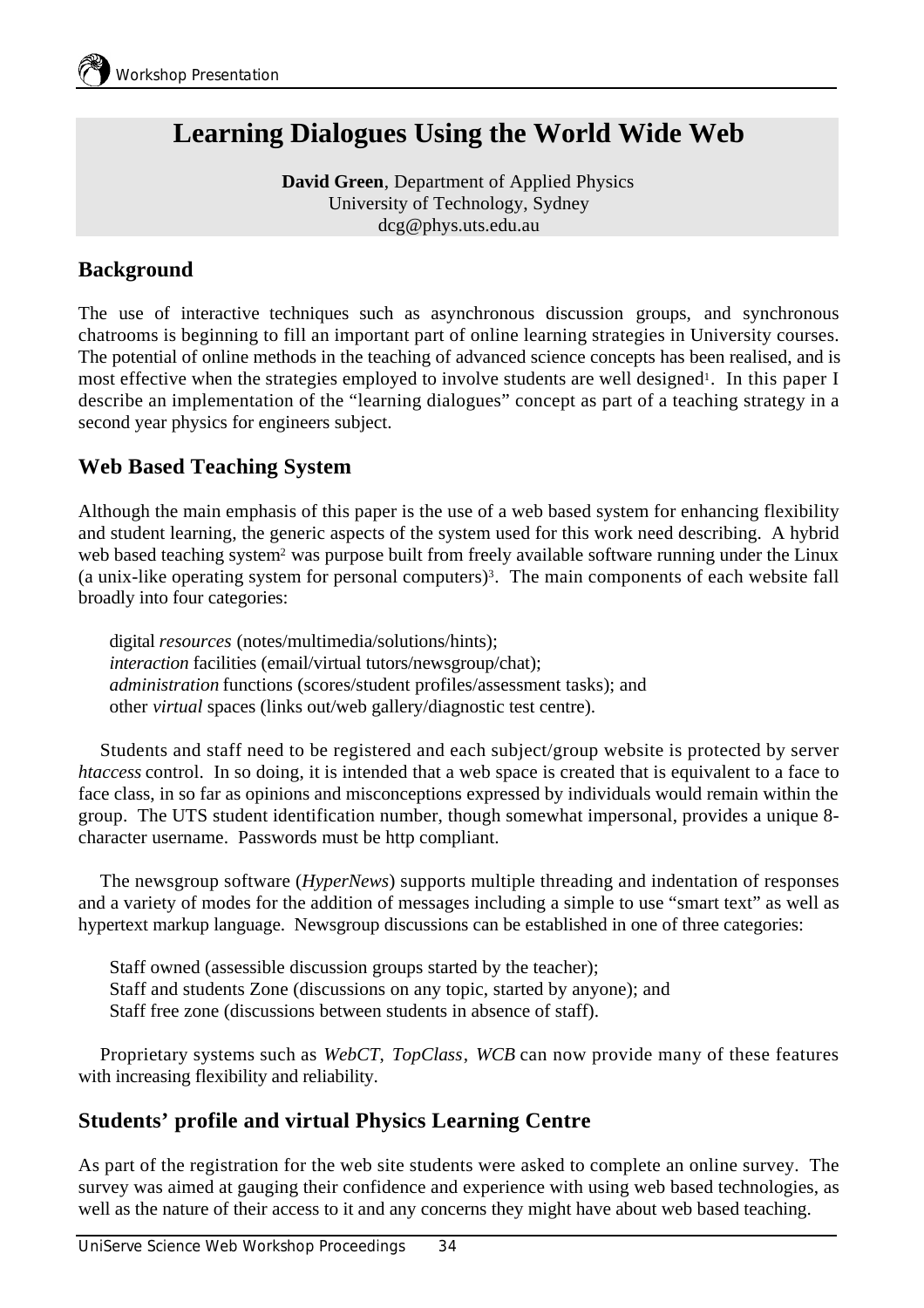The profile of the students has been an ever-changing one. The data collected represents a snapshot in autumn 1998 from a sample of N>175 students:

| On campus full time (ie. greater than half load)         | 84 % |
|----------------------------------------------------------|------|
| Have remote access (work or home)                        | 57 % |
| Engineering students studying physics                    | 81 % |
| Fraction of part-time students <i>with</i> remote access | 78 % |

Students' perception of their experience with internet technologies was measured using a 3 point Likert scale. As can be seen in Figure 1, nearly all respondents claimed some experience in the core technologies of WWW, email and search engines. The majority of students however were not so experienced with email listservers and computer mediated discussion. (Care was taken to explain the meaning of these terms in the survey form). Students' confidence with these technologies was also probed. The student responses however showed that in excess of 50% of respondents claimed to be very confident in the use of the core internet technologies. Approximately 20% described themselves as not confident, but few described themselves as being worried about using the web.

Open feedback was also sought about any concerns they had at outset:

*It's going to make the course &/or assignments more difficult than usual. I've only used the internet for fun so far, & I'm a bit hesitant about using it for coursework. I attend uni on … only & I find using the web etc very time consuming. Call me old fashioned, however I prefer to learn from a human being.*



Figure 1. Students' ratings of their experience with Internet technologies. Lists=Listservers, Search=Search Engines, CMD=Computer mediated discussion

The majority of the students surveyed are registrants for the Virtual Physics Learning Centre (vPLC). Involvement in the vPLC is completely voluntary for students and staff. Greater than half the eligible students and a quarter of staff are registered. The website has the same generic structure as that described above, however the main emphases of it are:

to provide equity across different strands of the same, new first year subject;

to provide an avenue for timely updates, help (v-tutoring) and advice; and

to facilitate some self-help online diagnostics & provide interaction with staff and fellow students.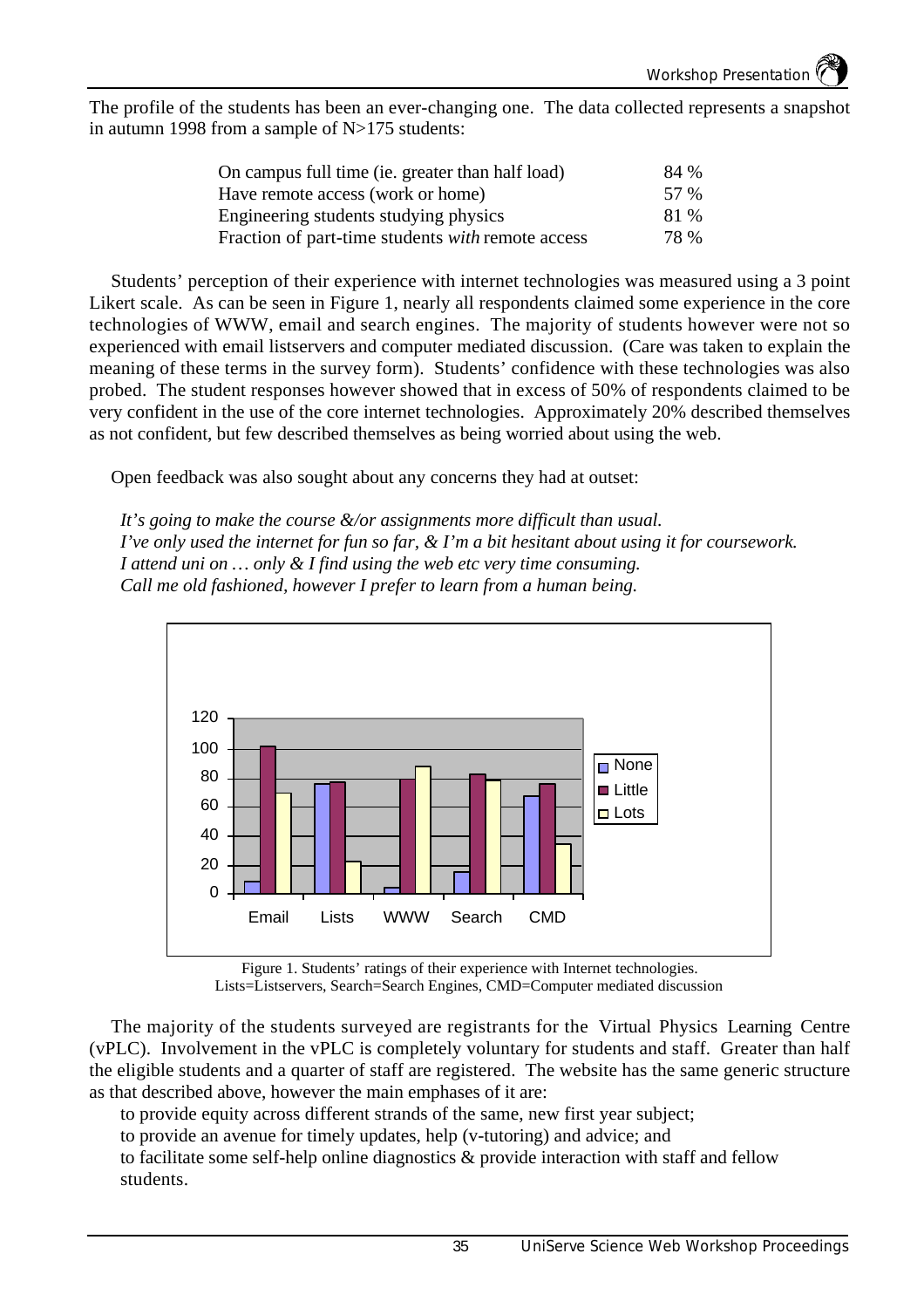## **Learning Dialogues**

The use of web based computer mediated discussion has been trialled and developed over several years. This work has its origins in the many emails to and from students that were often on administrative and time management (a polite term for begging for extensions on assignments) issues, and which not surprisingly increased in frequency near to the final examination period. Amongst this correspondence were genuine attempts on the part of students to formulate mature questions, and to provide reasoned "self-answers" inviting comment. The benefit of this *semi-formalised* "thinking aloud" has been recognised as an important attribute of computer mediated discussion.<sup>4</sup> A strategy has been developed as a way of trying to engage students in dialogues with each other, with the teacher and importantly internally with themselves. A teaching and assessment strategy has been developed that engages students in "thinking aloud". The asynchronous discussion format provides a flexible and interactive vehicle for this thinking to take place. A small number of key concepts in the subject are dealt with in this way.

The important features of the strategy are: open questions as the stimulus (room for interpretation in question  $\&$  answer); exploration of the question can usually take place at several levels; each question(module) starts a fresh newsgroup; questions are set as as prework for next class (often revision of earlier studies); virtual tuition (comments/arguments) from peers or teacher; and self review later in semester.

Figure 2 shows schematically the timeline. A module will remain "active" for upto 4 weeks to allow stragglers to complete (commence) the modules. The input from the teacher is shown on the left, feeding in where necessary to ensure discussion proceeds productively. Critical stages have been found to be just after the module stimulus is posted, and at the end, when contributions from students are synthesised into a summary record. To encourage student involvement, the students' participation in modules is assessed. The weekly activity, amounts to 5% of the subject assessment, and is assessed primarily on participation. To ensure that all students had the opportunity to consider the prework modules prior to class, a computer lab is made available immediately prior to class.



Figure 2. Schematic diagram showing the timeline of a learning dialogues module. The involvement of the teacher at key points in the process is shown as inputs from the left.